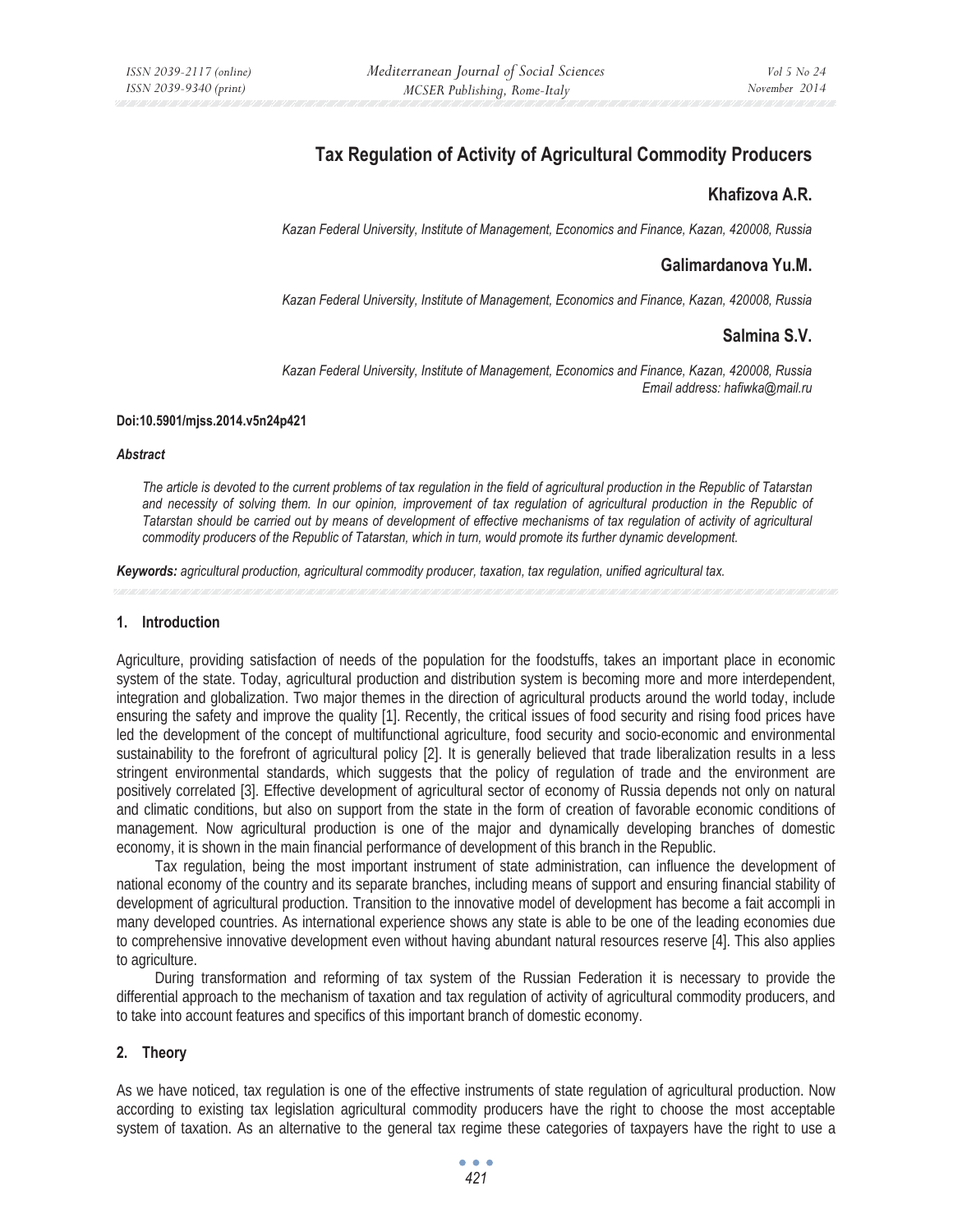| ISSN 2039-2117 (online) | Mediterranean Journal of Social Sciences | Vol 5 No 24   |
|-------------------------|------------------------------------------|---------------|
| ISSN 2039-9340 (print)  | MCSER Publishing, Rome-Italy             | November 2014 |

special tax regime in the form of taxation system for agricultural commodity producers.

The critical analysis of practice of taxation of agricultural commodity producers in our country allows to draw conclusions on disproportion existence between growth rates of agricultural production and level of taxation of the territorial entities involved in this sphere. A conventional view is that export subsidies are inferior to output subsidies as a means of supporting farm prices. However, when there is an excess burden associated with general taxation measures, due to the distortions in markets arising from collection of taxes and any other costs associated with tax collections, export subsidies may be a component of the most efficient producer price support policy [5]. Fig. 1 shows data on dynamics of receipt of all tax payments to the budget system of the Russian Federation on activity of agricultural commodity producers of the Republic of Tatarstan from 2000 to 2012.



**Fig. 1.** Dynamics of receipt of all tax payments to the budget system of the Russian Federation on activity of agricultural commodity producers of the Republic of Tatarstan from 2000 to 2012., in thousand roubles.

These data demonstrate that steady reduction of receipt of tax payments from activity of agricultural commodity producers of the Republic of Tatarstan is observed since 2006, despite the positive tendency in 2011. Such indicators are the direct consequences of tax reforms carried out concerning the agricultural commodity producers directed on extension of the list of tax subsidies and decrease of tax burden of this branch. Boosting efficiency is a top priority in the development of any economic system. Creating a trouble-free Russia is impossible without innovative socio-economic development, effective implementation of demographic programs, creating quality jobs, effective social control, effective guarantees for the protection of property and fulfilling contracts, the competitiveness of key factors for running a business, the efficiency of state power, combating corruption and a number of other crucial factors [6]. Russia is not typical for the maximum reduction in the tax rate on income tax. Zero rate is used only in special areas of technical innovation, and subjects of the Russian Federation shall have the right to reduce the tax rate only to a certain level. This will not affect the formation of the tax revenues of the budget system, unlike indicators in developing countries [7].Speaking about the tax subsidies provided to agricultural commodity producers first of all it is necessary to cancel zero tax rate on income of the organizations which since 2013 is applied termlessly by this category of taxpayers, lowered tax rates on land tax and property tax of the organizations, and also removal of some types of property from structure of items of taxation on transport tax and the main thing is a voluntary order of transition to a special tax regime in the form of taxation system for agricultural commodity producers. The last feature makes this regime not quite popular among this category of taxpayers because its application doesn't give the chance to agricultural commodity producers to use tax deduction on value added tax and consequently to compensate this tax from the budget. The main problem of taxation of activity of agricultural commodity producers and their unwillingness to switch to payment of a unified agricultural tax are also connected with this circumstance.

It is obvious that the idea of carried-out tax reforms concerning activity of agricultural commodity producers is in decrease in their tax burden that first of all is directed on increase of growth rates of agricultural production, competitiveness of agricultural production and interest of the territorial entities involved in this branch, increase in gross domestic product. Review of tax incentives and research their effectiveness in different countries show that the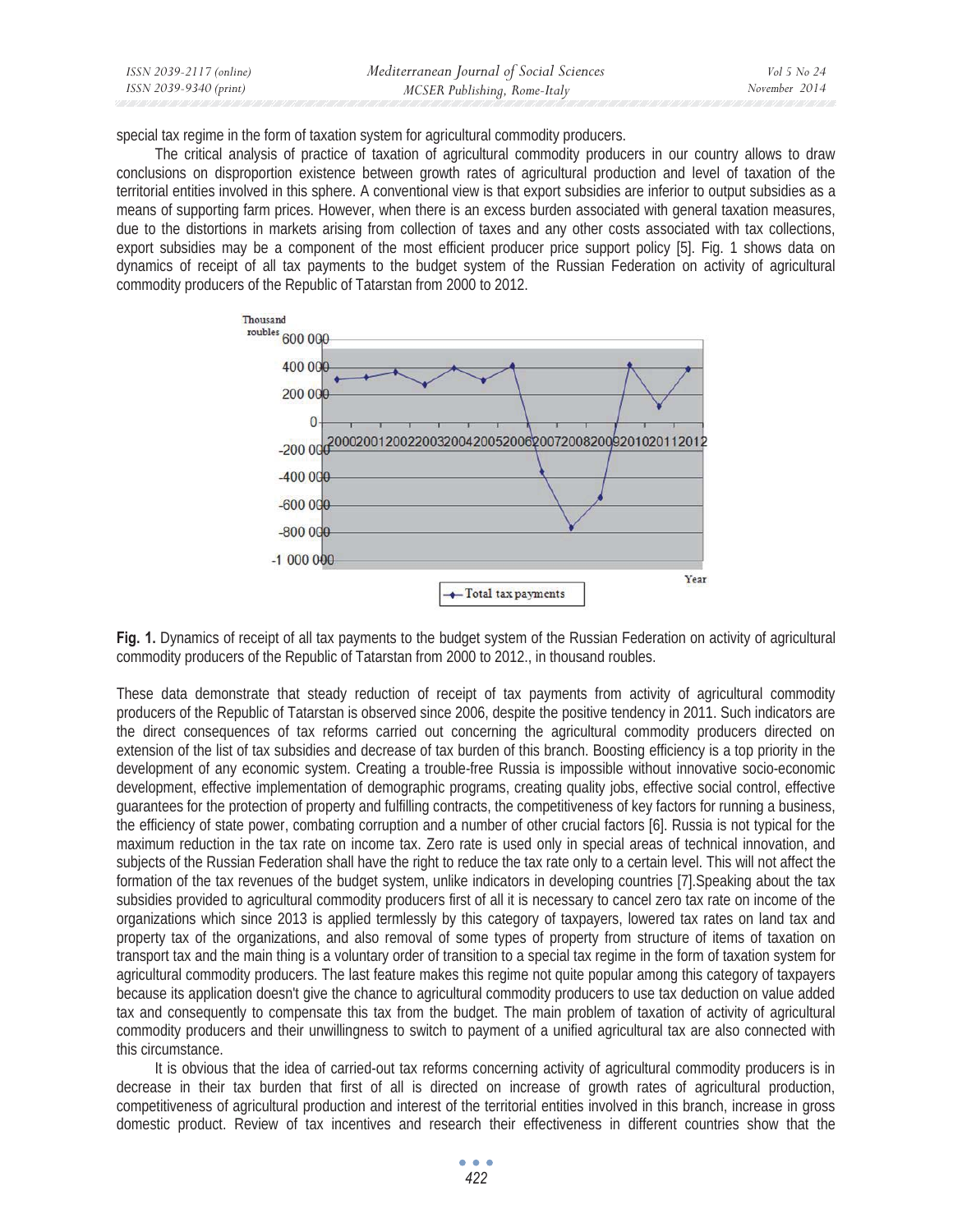| ISSN 2039-2117 (online) | Mediterranean Journal of Social Sciences | Vol 5 No 24   |
|-------------------------|------------------------------------------|---------------|
| ISSN 2039-9340 (print)  | MCSER Publishing, Rome-Italy             | November 2014 |

developing countries in order to attract investment minimizes the corporate income tax rate, used tax holidays, investment credits, which reduced the tax revenues of the budget system [8], [9].

At the same time, the analysis of tax burden on the main types of economic activity in the Russian Federation, presented in Table 1, demonstrates its low level. In particular, considering the fact that agricultural production is a rather developed sector of economic activity and it participates actively in creation of gross domestic product, along with such branches as the extractive and manufacturing industries, construction and real estate activities. Развитие экономики сельского хозяйства исследовали такие авторы как Chen, Y., Chen, Y., Han, J.[10], Yuan, Q.M., Feng, D., Liu, J. [11].

Data on dynamics of tax burden in the branch of agricultural production are presented in fig. 2.

**Table 1.** Tax burden by types of economic activity in Russia from 2006 to 2011 in percent

|                                                           |      | 2007 | 2008 | 2009 | 2010 | 2011 |
|-----------------------------------------------------------|------|------|------|------|------|------|
| Type of economic activity                                 | vear | vear | year | year | year | year |
| <b>Extraction of minerals</b>                             |      | 54.8 | 46.0 | 30,8 | 30.3 | 33,2 |
| Other public utilities, social and personal services      |      | 18.2 | 37.9 | 37.3 | 22.3 | 23,9 |
| Real estate activities, rent and service                  |      | 29.5 | 30.0 | 23.7 | 19.7 | 22,2 |
| Hotels and restaurants                                    |      | 16.3 | 19.4 | 18.0 | 12.9 | 12,5 |
| Construction                                              |      | 15.9 | 14.5 | 16,2 | 11.3 | 12,2 |
| Fishery, fish breeding                                    |      | 15.3 | 13.7 | 12,6 | 9.3  | 7,6  |
| Transport and communication                               |      | 15.0 | 13.3 | 13.0 | 9,8  | 9.7  |
| Manufacturing industry                                    |      | 10.5 | 9,6  | 9,3  | 7.2  | 7.1  |
| Production and distribution of electricity, gas and water |      | 9.0  | 8.2  | 7.1  | 5,3  | 4,8  |
| Agriculture, hunting and forestry                         |      | 8.7  | 8.0  | 7.4  | 4.2  | 3,6  |
| Wholesale and retail trade, household services            |      | 2,7  | 3,0  | 3,0  | 2,4  | 2,4  |



**Fig. 2.** Dynamics of tax burden in «agriculture, hunting and forestry» in Russia from 2006 to 2011, in percent.

Having compared fig. 1 and fig. 2, it is possible to note that exactly the period of the highest level of tax burden is characterized by the largest volume of compensation of value added tax from the budget by the agricultural producers applying a general regime of taxation.

On the other hand, at application of a special tax regime in the form of taxation system for agricultural commodity producers, relief from payment of a value added tax leads to increase in expenses on acquired material resources for its amount as the value added tax amount completely belongs to expenses that leads to production rise in price. In fact, there is a hidden transposition of value added tax to the ultimate consumer as it is a multiple stages tax and the exception of any stage of taxation leads to increase in the price of goods for the ultimate consumer at the stage of passing of agricultural raw materials through the enterprises of processing industry. Thus we come across the problem of formation of pricing. Consumers of agricultural products are organizations and entrepreneurs, applying a general regime of taxation, and who lose the right for value added tax deduction at buying goods from agricultural commodity producers who do not assess and set out it.

Следует также отметить, что the sector of agriculture needs protection for its critical role in responding to human needs as well as its vulnerability to various risks. This risk factor emanates from sector's high dependence to natural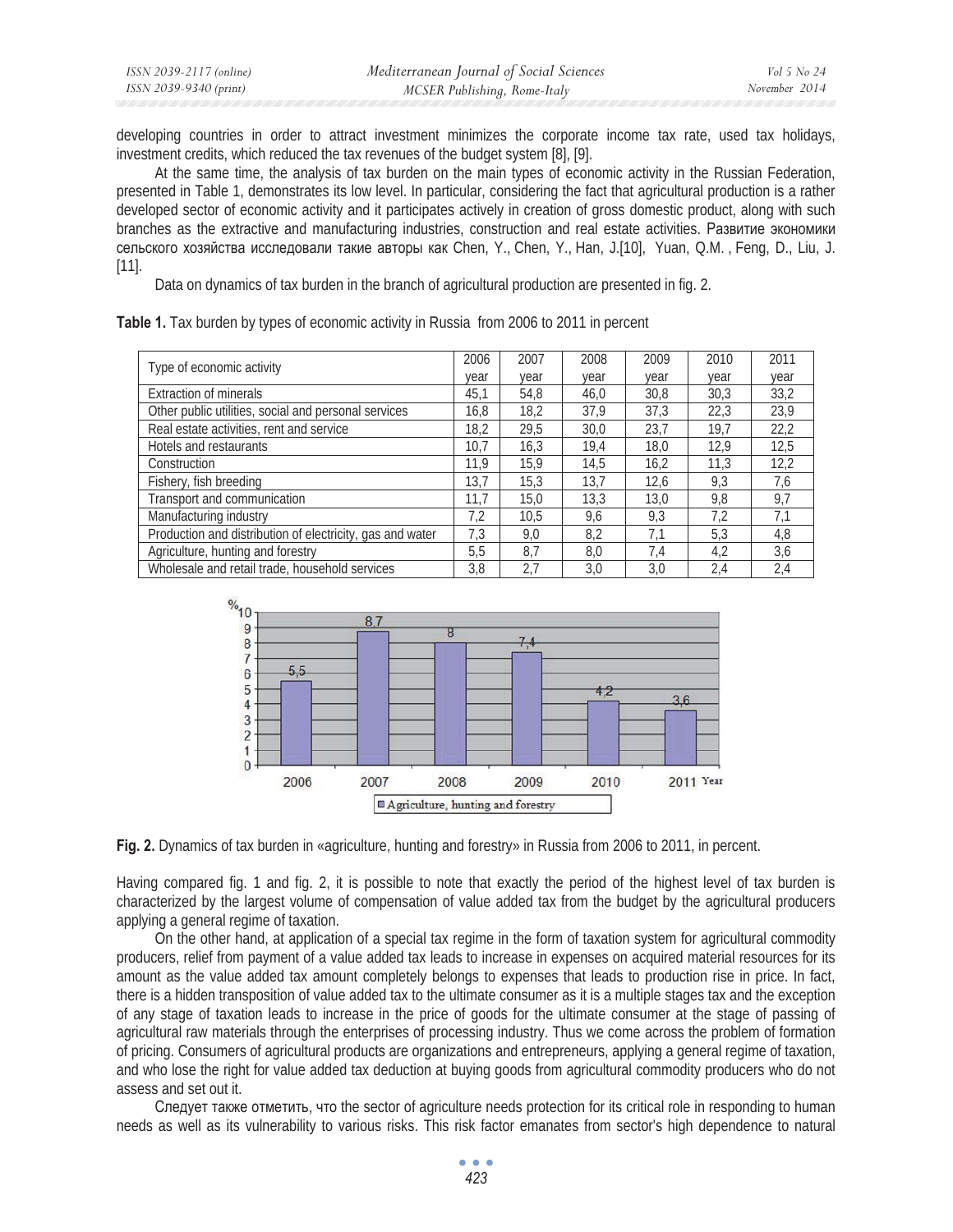conditions and it is mainly this factor, which necessitates protection. Insurance is one way to cope with natural risks involved in agricultural activities [12]. This factor affects the tax burden on the industry "Agriculture, hunting and forestry" in Russia.

Comparison of advantages and disadvantages of transition to special tax regime in the form of system of taxation for agricultural commodity producers underlines that the question of expediency of application of the general or this special regime of taxation remains debatable.

### **3. Results**

We draw the following conclusions and offer certain recommendations for the improvement of tax regulation of activity of agricultural commodity producers.

First of all, the taxation system for agricultural commodity producers has to emphasize not only fiscal function, but also regulating and stimulating functions which will allow to invest financial flows in agriculture for stimulation of development of agricultural sector.

In our opinion, now it is necessary to support new agricultural organizations. Applying general regime of taxation, such organizations bear high tax burden and thus they have no right to pass to system of taxation in the form of a unified agricultural tax for agricultural commodity producers in connection with non-performance of seventy-percentage criterion. Such position of the young agricultural organizations will be a negative and discouraging factor in development of agricultural sector.

It is necessary to use foreign experience of dating of agricultural production by fixing lower rate of a value added tax on agricultural production, and to count difference to compensation from the budget of repayment of obligations for other taxes and fees.

One of the directions of solving the problem of a value added tax may be the development of the lowered rates of this tax for buyers of agricultural production made by the organizations (payers of a unified agricultural tax), and also giving opportunities to consider an input value added tax at realization of goods (works, services), acquired at the organizations (payers of a unified agricultural tax) to the organizations applying the general system of taxation.

The alternative option is used to allow agricultural producers to fulfill tax obligations on a value added tax according to the order provided by Art. 145 of the Tax Code of the Russian Federation. In case the sales revenues don't exceed 2 million roubles for the calendar quarter, the agricultural producer is exempted from fulfillment of tax obligation for a value added tax. Value added tax paid to suppliers of goods, works, services used in the production activity, is considered as a part of expenses for taxation by a unified tax. If scales of activity exceed the established criterion, the organization becomes the payer of value added tax.

Taking into account seasonality of production of agricultural production it is necessary to fix legislatively calendar year as the tax period without use of the reporting periods on the main taxes paid by agricultural producers. Transfer of the moment of fulfilment of obligations on income tax of the organizations, a unified agricultural tax, corporate property tax, and also a value added tax by agricultural producers whose activity has seasonal nature, for the end of calendar year will allow to increase considerably financial stability, both certain economic territorial entities, and branch in general and it will allow to reduce derivation of own current assets by purchase of the material values necessary for carrying out agricultural works.

It is important to use the mechanism providing relief of owners from land tax, in case of carrying out a complex of actions directed on restoring soil fertility in the sum actually spent by them for this purposes.

We think, that regional authorities of territorial entities of the Russian Federation should work out and introduce the adjusting factor for each natural ecosystem which would correct taxable base on a unified agricultural tax towards reduction or increase depending on a climatic zone and structure of soils. And the agricultural organizations applying a general regime of taxation could correct taxable base on an income tax on this factor.

We believe, that the implementation of these proposals, will promote the formation of economically reasonable system of taxation of agriculture that finally, will allow to provide stable development of the branch and achievement of food security of the country. Thus, in our opinion, reforming of the system of taxation of activity of agricultural commodity producers, shouldn't be only in granting new tax privileges instead of liquidated ones, and can be aimed at providing such conditions of taxation which would take into account specifics of economic activity, including features of formation of financial flows in agriculture.